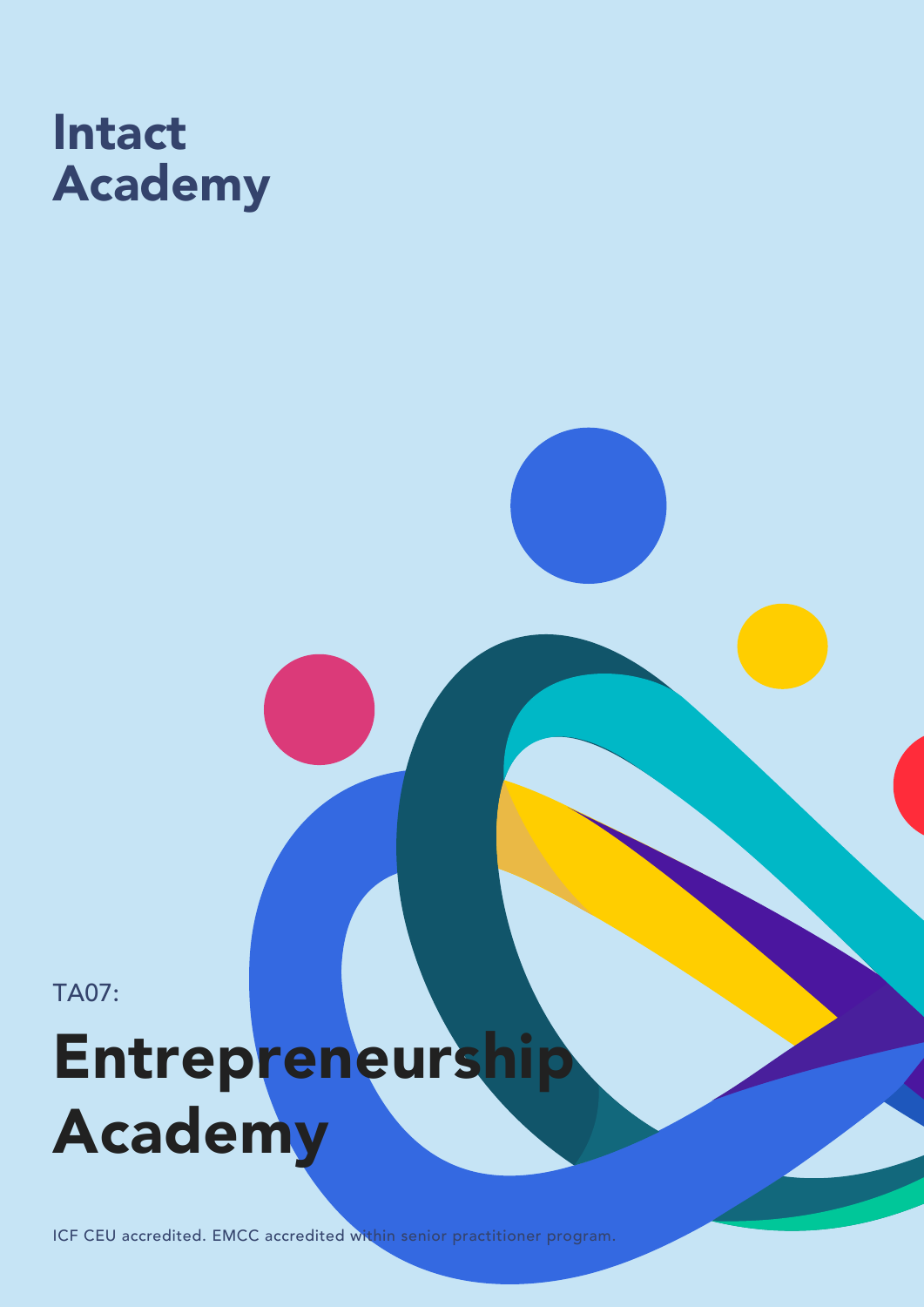

### Entrepreneurship Academy TA07:

#### Purpose

Do you want to work on your business in a structured, Fun and inspiring setting? Do you want to learn how to set a clear purpose, attract customers, and scale your business? Do you want to develop a modular product eco-system that is innovative and valuable? Do you want to become oversubscribed? Then this training is for you.

#### Target Group

This program is for anyone who has a business and wants to scale or is dreaming of having a business and wants to start.

#### Ultimate Result

By the end of the program participants will have:

- Redefined a business purpose
- Created a sustainable product eco-system
- Developed a business plan to scale and partner
- Learned how to lead an innovative business

#### The Program

The program consists of four one day workshops and four personal coaching sessions.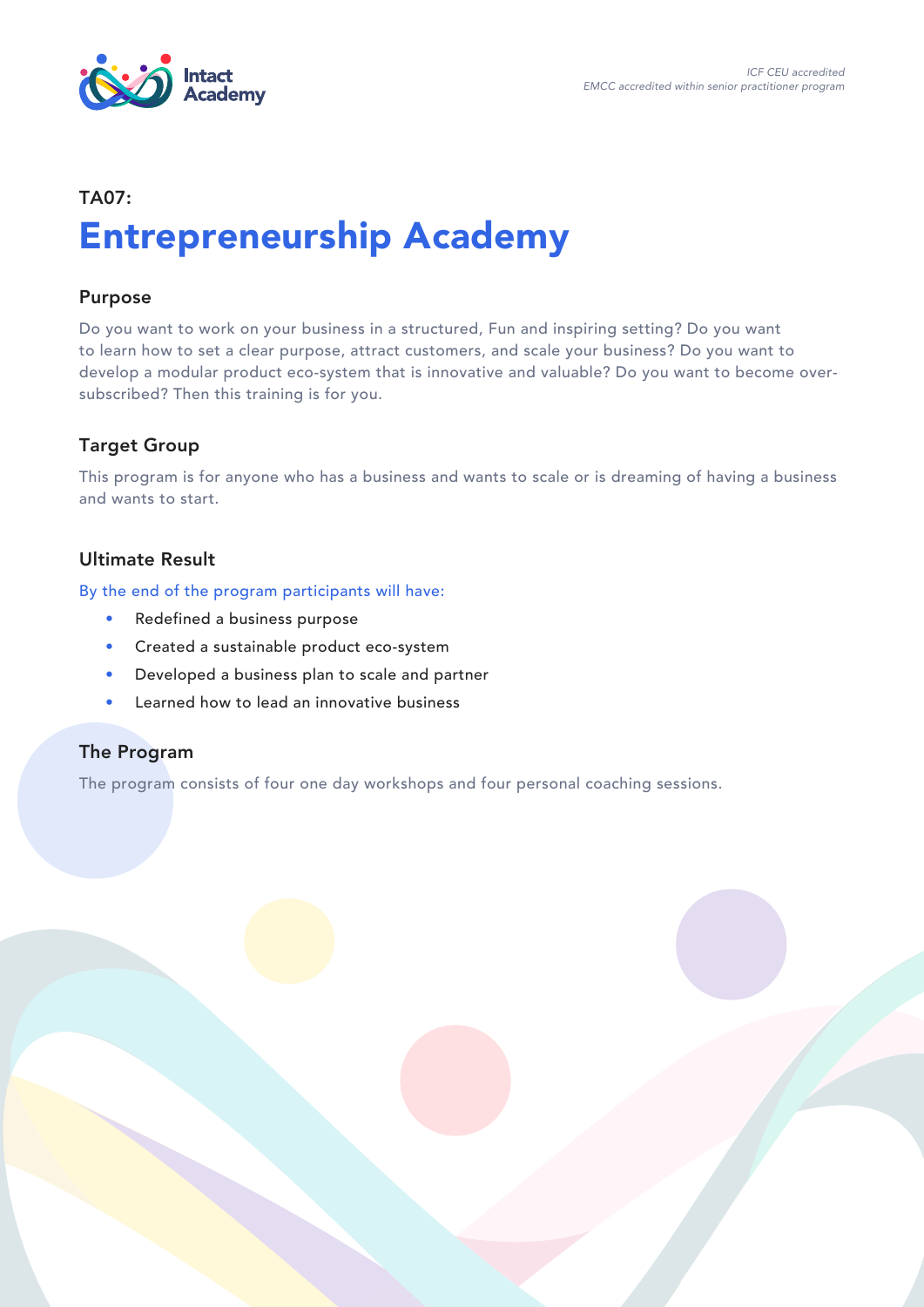

#### The Workshops

Workshop 1. Finding your purpose: Purpose answers the question: Why do you want to do what you do? Through practical exercises, participants will delve into their personal story, their customer story and business history. On the intersection of dreams and desire they will create their business direction. By the end of the workshop you will have a pitch and created a customer avatar.

Workshop 2. Creating your product: Using design techniques the participants will create a clear picture of their current assets. After an analysis of their innovation gaps, they will construct a sustainable core product. By the end of the workshop you will have a clear product offer and an outline for your brochures.

Workshop 3. Growing your business: To create sustainable growth any business has to decide to do it yourself, acquire or partner. This workshop will be dedicated to exploring strategies to grow. We will also pay attention to creating a self-perpetuating eco-system of sustainable products and services.. By the end of the workshop your business model will be clear.

Workshop 4. Promoting your business: Having a great product and great people is not enough. You will have to create clear commercial targets and have a consistent marketing campaign roll-out to sustain your business. In this workshop we will explore social media, publications and film as a way of doing that. At the end of the workshop you will have created a campaign plan.

#### Group Supervision Entrepreneurs

During these group supervision days you will be able to:

- Get supervision or coaching to support your personal readiness
- Present your business plans for review
- Give feedback from your international peers
- Present your product eco-system to potential clients
- Meet and exchange with other international colleagues

#### The Accountability Groups

The Accountability Group is a team of 3-4 people who meets in between every workshop to discuss the homework and learning progress, and practices team coaching. The Accountability Group is there as a resource for you to bounce ideas off, to explore your best thinking and to confidentially discuss any issues. Accountability groups don't work - you MUST work them.

#### The Written Business Plan

The purpose of the business plan is to show that you have integrated knowledge of entrepreneurial concepts and can apply them in practice.

#### Personal Study, further reading

As a part of your case study, you will be expected to include the relevant research and theoretical underpinnings of your practice. To support you in this, there is an extensive reading list. You will be expected to come to each module having read any recommended texts or papers that are relevant to that module. We also recommend you complete an individual learning log, to track your progress during the program. There is also homework between each workshop.